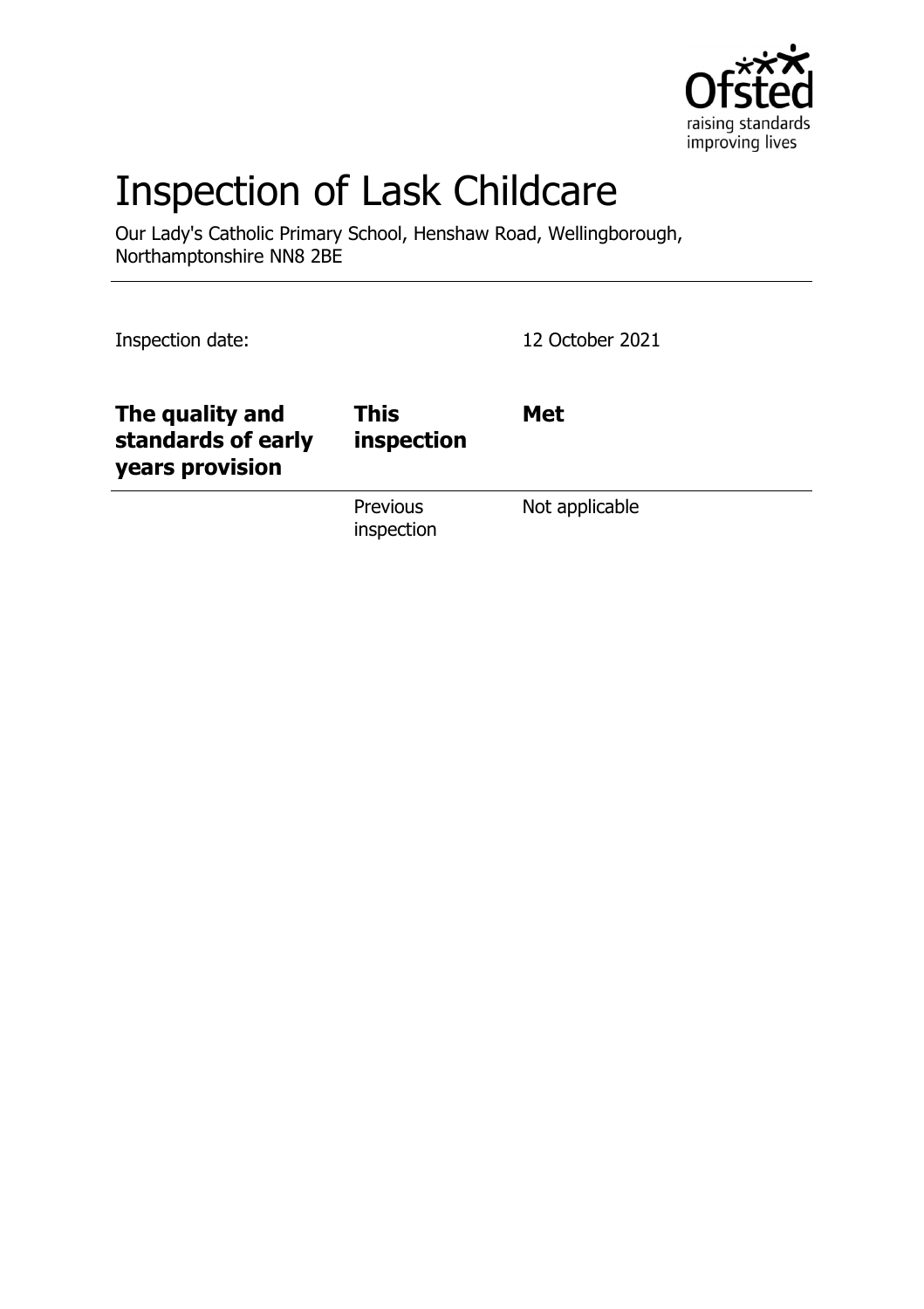

# **What is it like to attend this early years setting?**

#### **This provision meets requirements**

Children know the routines of the club very well. They greet staff and say 'hello' when they arrive. Children put their belongings away quickly and tell staff about their day at school. They notice what is set out for snack at the table and excitedly tell their friends. Children talk to each other at snack time. They make healthy wraps, talking about the different food they choose to put inside. They show their friends how to fold the wraps. Children are encouraged to be independent. Fresh drinking water is available throughout the session and children help themselves to this, as well as fresh fruit. This supports children to develop a healthy lifestyle.

Children's behaviour is good. They know the rules of the club well. When they start to run in the hall, they quickly remember to walk and they comment that they 'run outside'. Children demonstrate that they feel safe and secure. They ask staff for help when needed, for example when placing beads onto a board. When engaging in art and craft activities, children are encouraged by staff and display high levels of engagement for sustained periods. Children are keen to show visitors to the club what they have made.

## **What does the early years setting do well and what does it need to do better?**

- $\blacksquare$  Staff find out about the interests children have at home. They find out about children's likes and dislikes and what activities they enjoy. This helps the quieter, less confident children to settle quickly at the club. For example, staff identify that children like creative activities. They incorporate using small beads to make pictures into the daily opportunities on offer at the club. This builds on the experiences children have at home.
- Older children are kind and caring to the younger children who attend the club. When using craft resources to make cards, they help younger children to squeeze the glue. Older children hold pieces of card as younger children attempt to cut the card in half to make a flag. They praise younger children for their attempts, saying 'that's amazing!'. Younger children smile and say 'thank you for helping me'.
- $\blacksquare$  Staff have strong relationships with the children they care for. They know the children very well. They quickly identify children who are not as settled and support them to engage in activities. Staff sensitively inform parents if a child has been a little upset or unsure during the session. Many relaxed and natural conversations take place between staff and children throughout the session. Children ask staff to play different card games with them. They show determination when trying to win against a member of staff.
- Daily discussions take place between staff and parents when parents drop off or collect their children. Parents say that this handover reassures them as they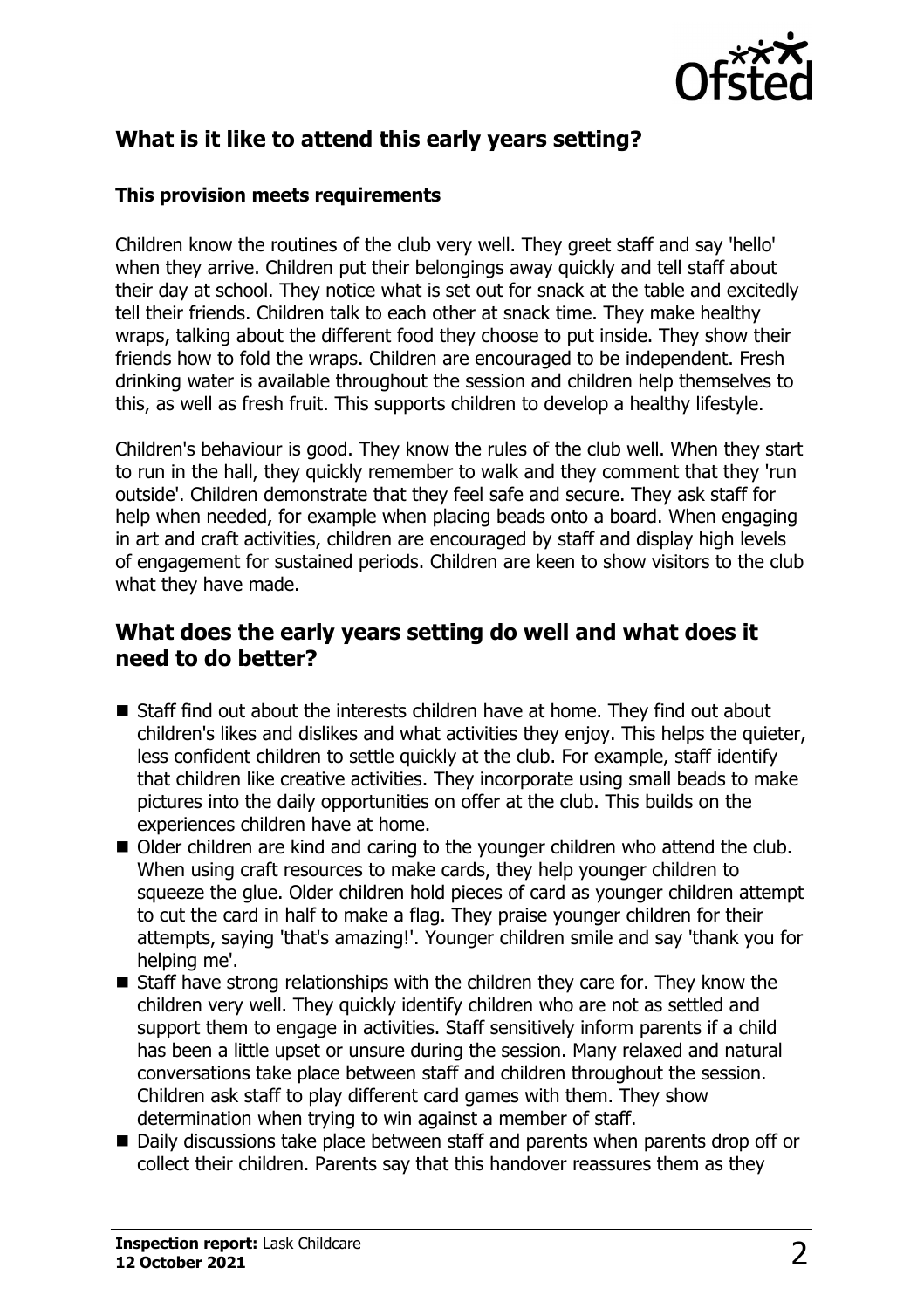

know what their children have been doing. They comment that messages from school are always passed on and that communication is good. Parents like the regular newsletter that the manager sends with useful updates.

- Children with special educational needs and/or disabilities are supported well. Staff know children's individual needs and adapt the provision as needed. They sensitively support children and talk to them about how they are feeling. Children begin to recognise some of their emotions, such as when they are feeling sad or happy.
- $\blacksquare$  The manager is reflective about the provision he offers. He recognises what the club does well and what he would like to do next to continue to improve. Staff have regular appraisals with the manager. He encourages them to reflect and make plans for their ongoing professional development. The manager places a strong emphasis on staff well-being. He talks about the importance of feeling part of a team. Staff feel able to approach the manager about any questions or concerns they may have.

# **Safeguarding**

The arrangements for safeguarding are effective.

There are clear procedures in place if staff have safeguarding concerns. Staff recognise what the signs and symptoms of abuse may be. They take part in regular staff meetings to ensure that their knowledge is always kept updated. Staff complete the local authority safeguarding training as part of their induction before they start at the club. They know who to report their concerns to, including who to tell if an allegation is made against a member of staff. The required number of staff hold a paediatric first-aid certificate. There is a secure system in place for signing children in and out of the club.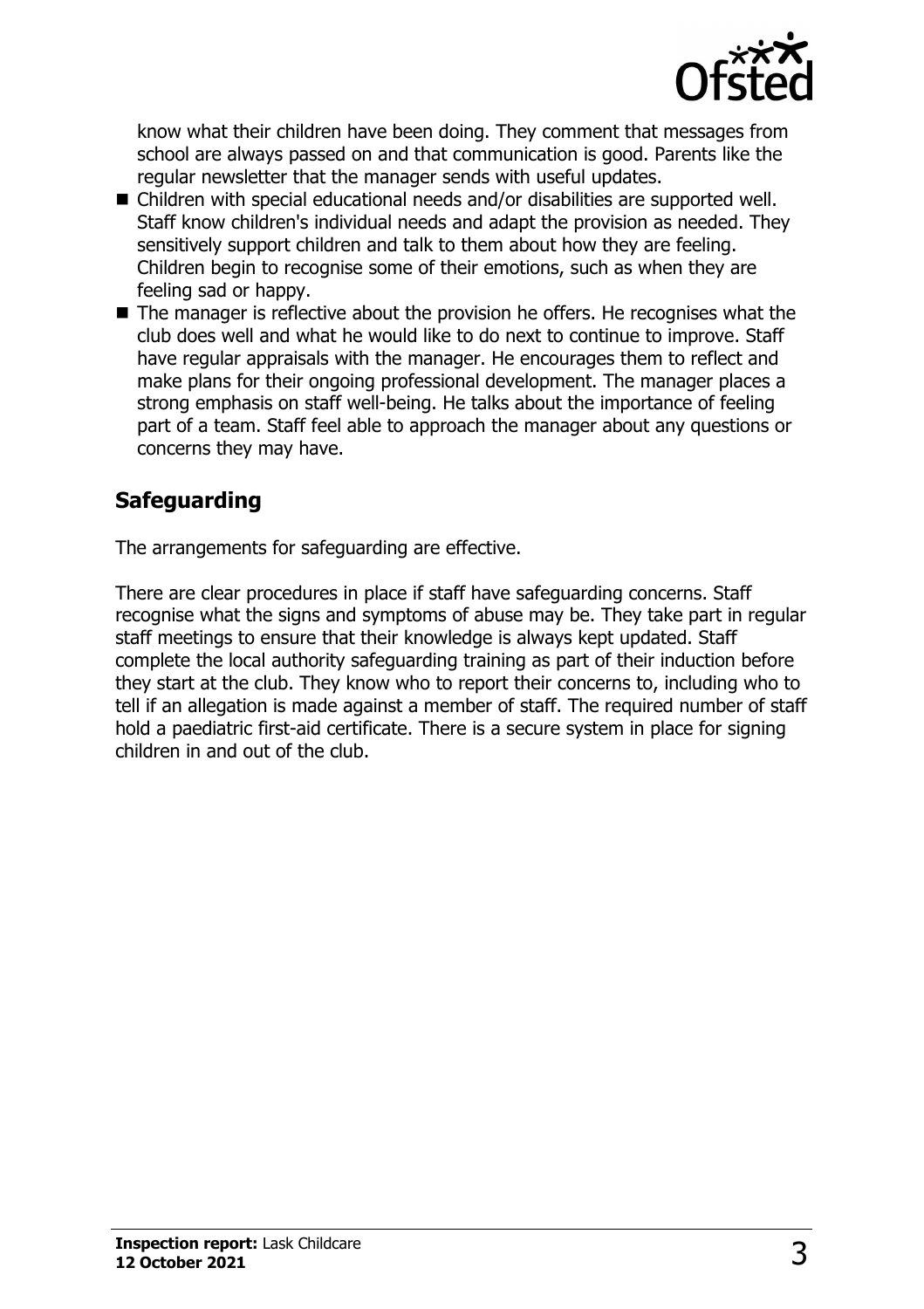

| <b>Setting details</b>                         |                                                                                      |
|------------------------------------------------|--------------------------------------------------------------------------------------|
| Unique reference number                        | EY563524                                                                             |
| <b>Local authority</b>                         | North Northamptonshire                                                               |
| <b>Inspection number</b>                       | 10191093                                                                             |
| <b>Type of provision</b>                       | Childcare on non-domestic premises                                                   |
| <b>Registers</b>                               | Early Years Register, Compulsory Childcare<br>Register, Voluntary Childcare Register |
| Day care type                                  | Out-of-school day care                                                               |
| Age range of children at time of<br>inspection | 4 to 11                                                                              |
| <b>Total number of places</b>                  | 45                                                                                   |
| Number of children on roll                     | 65                                                                                   |
| Name of registered person                      | Franks, Patrick Timothy                                                              |
| Registered person unique<br>reference number   | RP563523                                                                             |
| <b>Telephone number</b>                        | 01933 224900                                                                         |
| Date of previous inspection                    | Not applicable                                                                       |

## **Information about this early years setting**

Lask Childcare registered in 2018. It is located in Wellingborough, Northamptonshire and operates from the school hall at Our Lady's Catholic Primary School. It operates from Monday for Friday, from 7.45am to 8.45am and 3.15pm to 5.45pm, term time only. The club employs five members of staff. Of these, four hold a qualification between level 3 and level 5.

## **Information about this inspection**

#### **Inspector**

Emily Lofts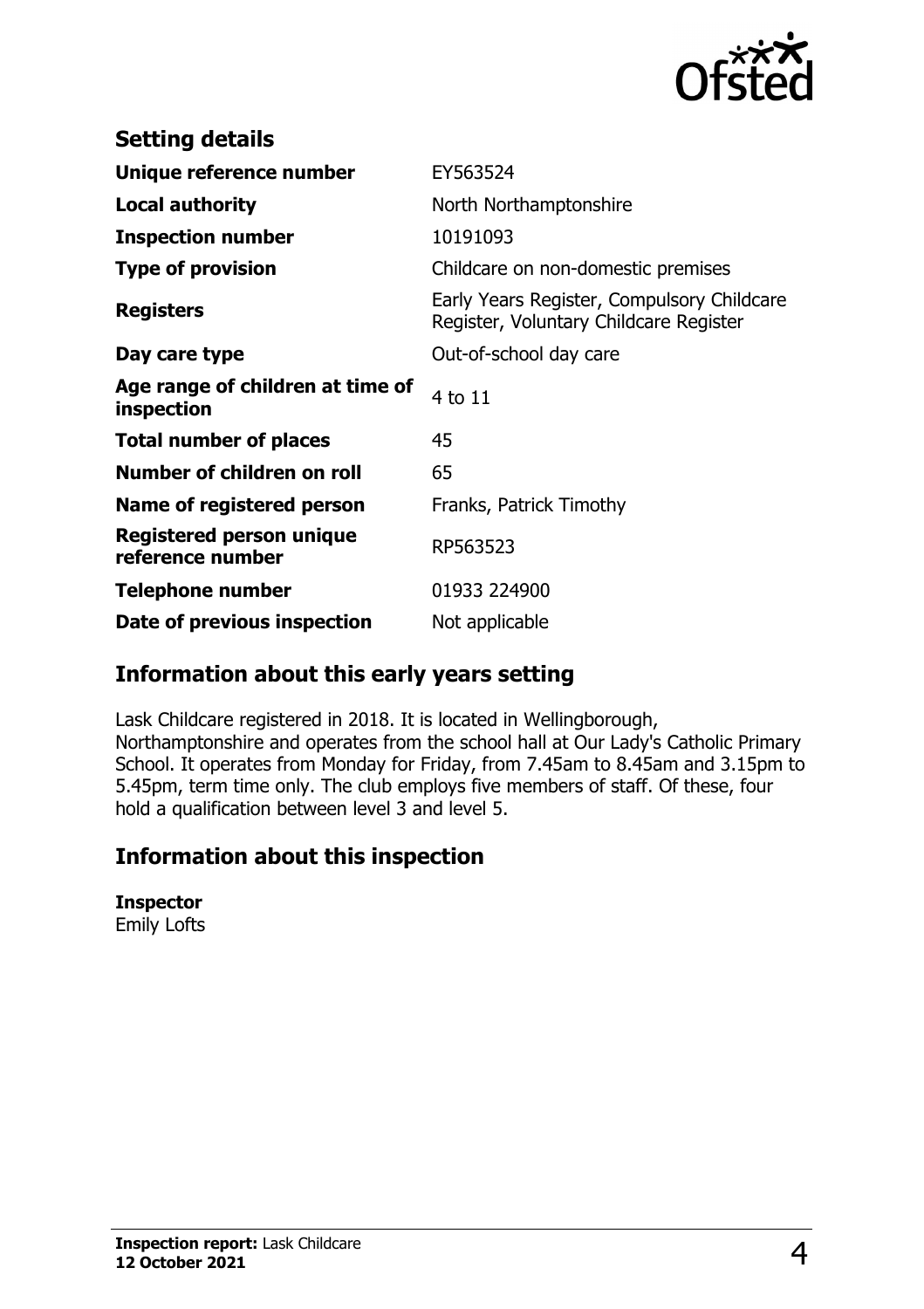

### **Inspection activities**

- $\blacksquare$  This was the first routine inspection the provider received since the COVID-19 pandemic began. The inspector discussed the impact of the pandemic with the provider and has taken that into account in their evaluation of the provider.
- $\blacksquare$  The manager and the inspector completed a tour of all areas of the club.
- $\blacksquare$  The inspector observed interactions between staff and children.
- $\blacksquare$  The inspector spoke to children to find out their thoughts on the club.
- $\blacksquare$  The inspector spoke to staff at appropriate times during the inspection.
- $\blacksquare$  The inspector met with the club manager to review documents and evidence of the suitability of the staff working at the club.
- $\blacksquare$  The inspector spoke to parents and took account of their views.

We carried out this inspection under sections 49 and 50 of the Childcare Act 2006 on the quality and standards of provision that is registered on the Early Years Register. The registered person must ensure that this provision complies with the statutory framework for children's learning, development and care, known as the early years foundation stage.

If you are not happy with the inspection or the report, you can [complain to Ofsted](http://www.gov.uk/complain-ofsted-report).